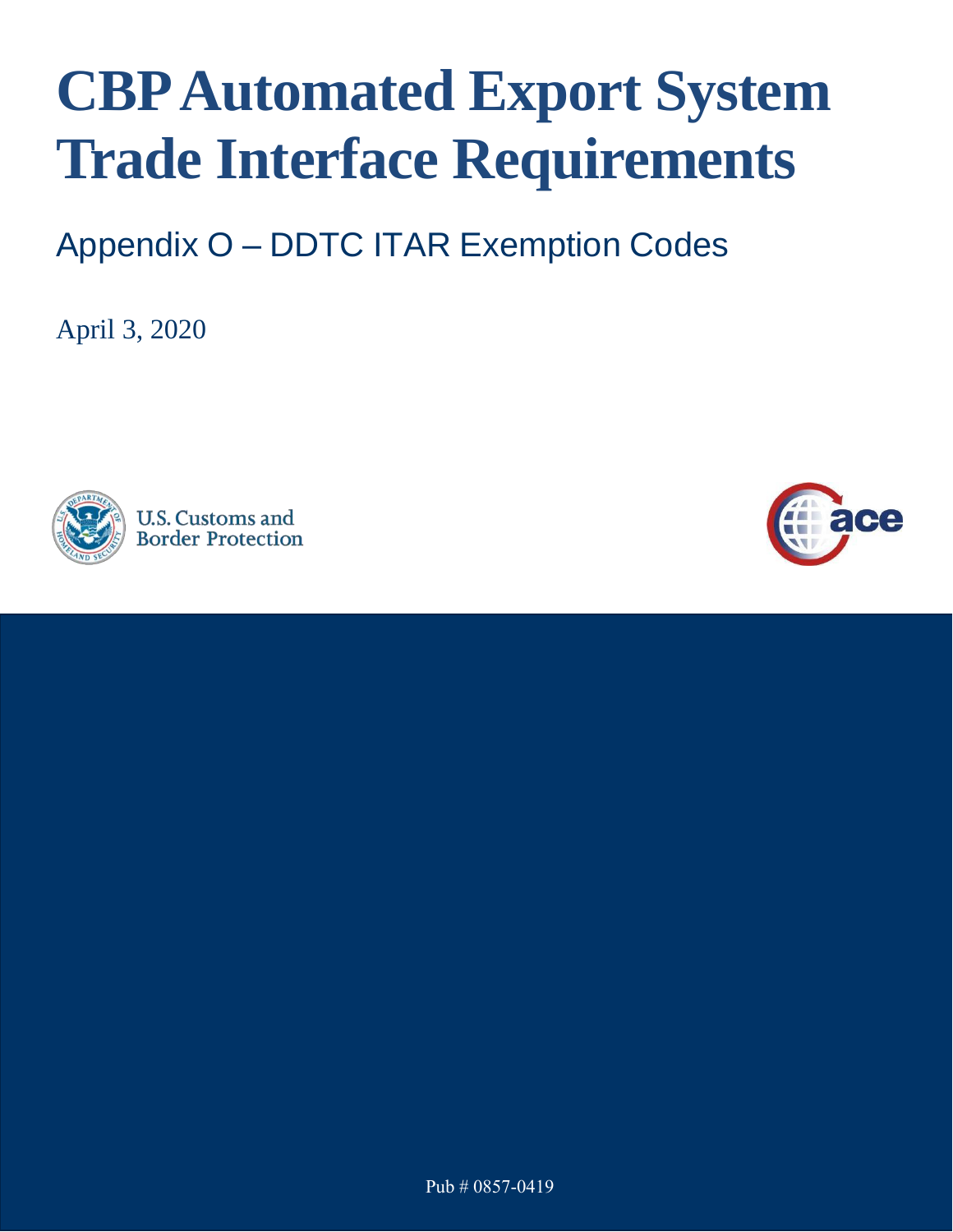#### **DDTC ITAR Exemption Codes**

Use a DDTC (Directorate of Defense Trade Controls) ITAR (International Traffic in Arms Reduction) Exemption Code when required in a commodity filing.

These specific citations (exemption number/codes) from the Code of Federal Register (see CFR 120-130) exempt a shipment from the requirement for a license or other written authorization from the Directorate of Defense Trade Controls.

| <b>DDTC ITAR</b>       |                                                                                      |
|------------------------|--------------------------------------------------------------------------------------|
| <b>Exemption Codes</b> | <b>Description</b>                                                                   |
| 123.4A1                | 22 CFR 123.4 (a) (1) Temporary import of U.S. - origin defense items for             |
|                        | servicing, inspection, testing, calibration, repair, overhaul, reconditioning, or    |
|                        | one-to-one replacement of defective items.                                           |
| 123.4A2                | 22 CFR 123.4 (a) (2) Temporary import of U.S. – origin defense item to be            |
|                        | enhanced, upgraded, or incorporated into another item which the permanent            |
|                        | export has been authorized by Directorate of Defense Controls.                       |
| 123.4A3                | 22 CFR 123.4 (a) (3) Temporary import of U.S. – origin defense items for             |
|                        | demonstration or marketing.                                                          |
| 123.4A4                | 22 CFR 123.4 (a) (4) Temporary import of U.S. – origin defense items which           |
|                        | have been rejected for permanent import by Treasury.                                 |
| 123.4A5                | 22 CFR 123.4 (a) (5) Temporary import of U.S. – origin defense items approved        |
|                        | for import under Foreign Military Sales Program.                                     |
| 123.4B                 | 22 CFR 123.4 (b) Temporary import but not subsequent export of item                  |
|                        | incorporated into another article.                                                   |
| 123.6                  | 22 CFR 123.6 From the United States to foreign trade zone or Customs bonded          |
|                        | warehouse.                                                                           |
| 123.9E                 | 22 CFR 123.9 (e) Re-export or retransfer of U.S. - origin items incorporated         |
|                        | into foreign defense article to a government of a NATO country or the                |
|                        | governments of Australia or Japan.                                                   |
| 123.11B                | 22 CFR 123.11 (b) Vessel or aircraft does not enter territorial waters or airspace   |
|                        | if no defense articles are carried as cargo.                                         |
| 123.12                 | 22 CFR 123.12 Shipments between U.S. possessions.                                    |
| 123.13                 | 22 CFR 123.13 Defense article on domestic air shipment via foreign country.          |
| 123.16B1               | 22 CFR 123.16 (b) (1) Defense articles in support of agreements.                     |
| 123.16B2               | 22 CFR 123.16 (b) (2) Components or spare parts less than \$500.                     |
| 123.16B3               | 22 CFR 123.16 (b) (3) Packing cases for defense articles.                            |
| 123.16B4               | 22 CFR 123.16 (b) (4) Models and mock-ups.                                           |
| 123.16B5               | 22 CFR 123.16 (b) (5) Temporary export for public exhibition, trade show, air        |
|                        | show or related event if that article was previously licensed for public exhibition. |
| 123.16B9               | 22 CFR 123.16 (b) (9) Temporary export of unclassified component, part, tool         |
|                        | or test equipment to affiliate or facility owned or controlled by the U.S. person.   |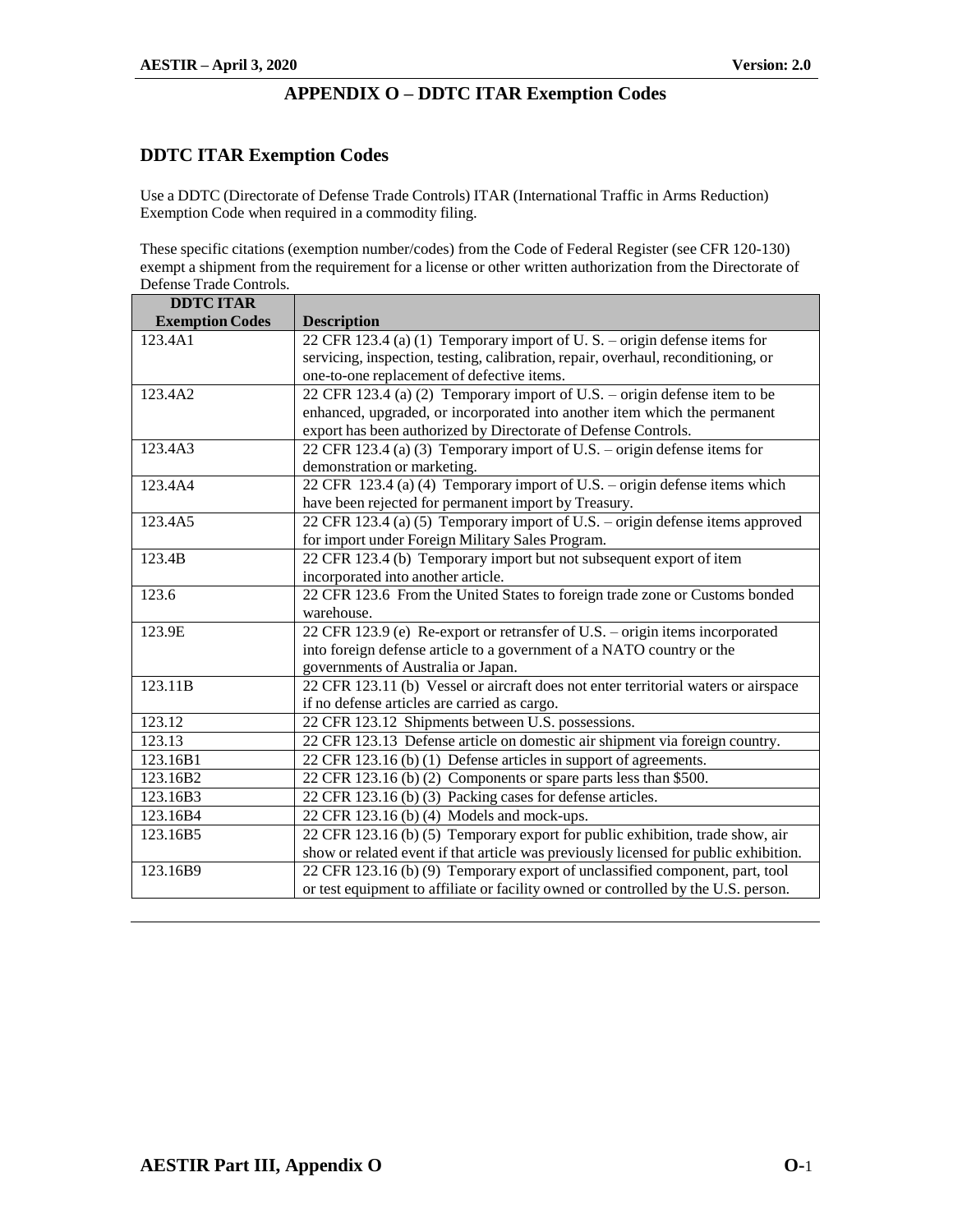| <b>DDTC ITAR</b>       |                                                                                  |
|------------------------|----------------------------------------------------------------------------------|
| <b>Exemption Codes</b> | <b>Description</b>                                                               |
| 123.17F                | 22 CFR 123.17 (f) Temporary export of one set of "Body Armor" for personal       |
|                        | use without a license from the United States by U.S. persons as defined in the   |
|                        | <b>ITAR 120.14.</b>                                                              |
| 123.17G                | 22 CFR 123.17 (g) Temporary export of one set of "Body Armor" for personal       |
|                        | use without a license by U.S. persons as defined in the ITAR 120.14 going to     |
|                        | Afghanistan and to Iraq.                                                         |
| 123.17 H               | 22 CFR 123.17 (h) Temporary exports of body armor, which may include a           |
|                        | helmet, or chemical agent protective gear, which may include one additional      |
|                        | filter canister, for personal use to Iraq.                                       |
| 123.17 I               | 22 CFR 123.17 (i) Temporary exports of body armor, which may include a           |
|                        | helmet, or chemical agent protective gear, which may include one additional      |
|                        | filter canister, for personal use to Afghanistan.                                |
| 123.19                 | 22 CFR 123.19 Canadian and Mexican border shipments.                             |
| 123.22                 | 22 CFR 123.22 Exports of technical data and defense services.                    |
| 124.2A                 | 22 CFR 124.2 (a) Training in basic operation and maintenance of defense          |
|                        | articles authorized for export to the same recipient.                            |
| 124.2B                 | 22 CFR 124.2 (b) Defense services performed by U.S. persons drafted into         |
|                        | military force of a foreign nation.                                              |
| 124.2C                 | 22 CFR 124.2 (c) Maintenance training or performance training to NATO            |
|                        | countries, Australia, Japan, and Sweden.                                         |
| 124.3A                 | 22 CFR 124.3 (a) Unclassified technical data within scope of an approved         |
|                        | manufacturing license or technical assistance agreement.                         |
| 124.3B                 | 22 CFR 124.3 (b) Classified technical data in furtherance of an approved         |
|                        | manufacturing license or technical assistance agreement.                         |
| 125.2B                 | 22 CFR 125.2 (b) Technical data for foreign filing of patent application not     |
|                        | exceeding its domestic patent filing.                                            |
| 125.4B1                | 22 CFR 125.4 (b) (1) Technical data pursuant to official written request or      |
|                        | directive of Department of Defense.                                              |
| 125.4B2                | 22 CFR 125.4 (b) (2) Technical data in furtherance of agreement approved under   |
|                        | 22 CFR Part 124.                                                                 |
| 125.4B3                | 22 CFR 125.4 (b) (3) Technical data in furtherance of contract between exporter  |
|                        | and U.S. Government agency that does not disclose design, development,           |
|                        | production, or manufacture details of defense article.                           |
| 125.4B4                | 22 CFR 125.4 (b) (4) Copies of technical data previously authorized for export   |
|                        | to same recipient.                                                               |
| 125.4B5                | 22 CFR 125.4 (b) (5) Technical data regarding basic operations, maintenance,     |
|                        | and training to same recipient of lawfully exported defense article.             |
| 125.4B6                | 22 CFR 125.4 (b) (6) Technical data related to firearms not in excess of .50     |
|                        | caliber and ammunition not in excess of .50 caliber, not including design,       |
|                        | development, production, or manufacturing details.                               |
| 125.4B7                | 22 CFR 125.4 (b) (7) Technical data being returned to original source of import. |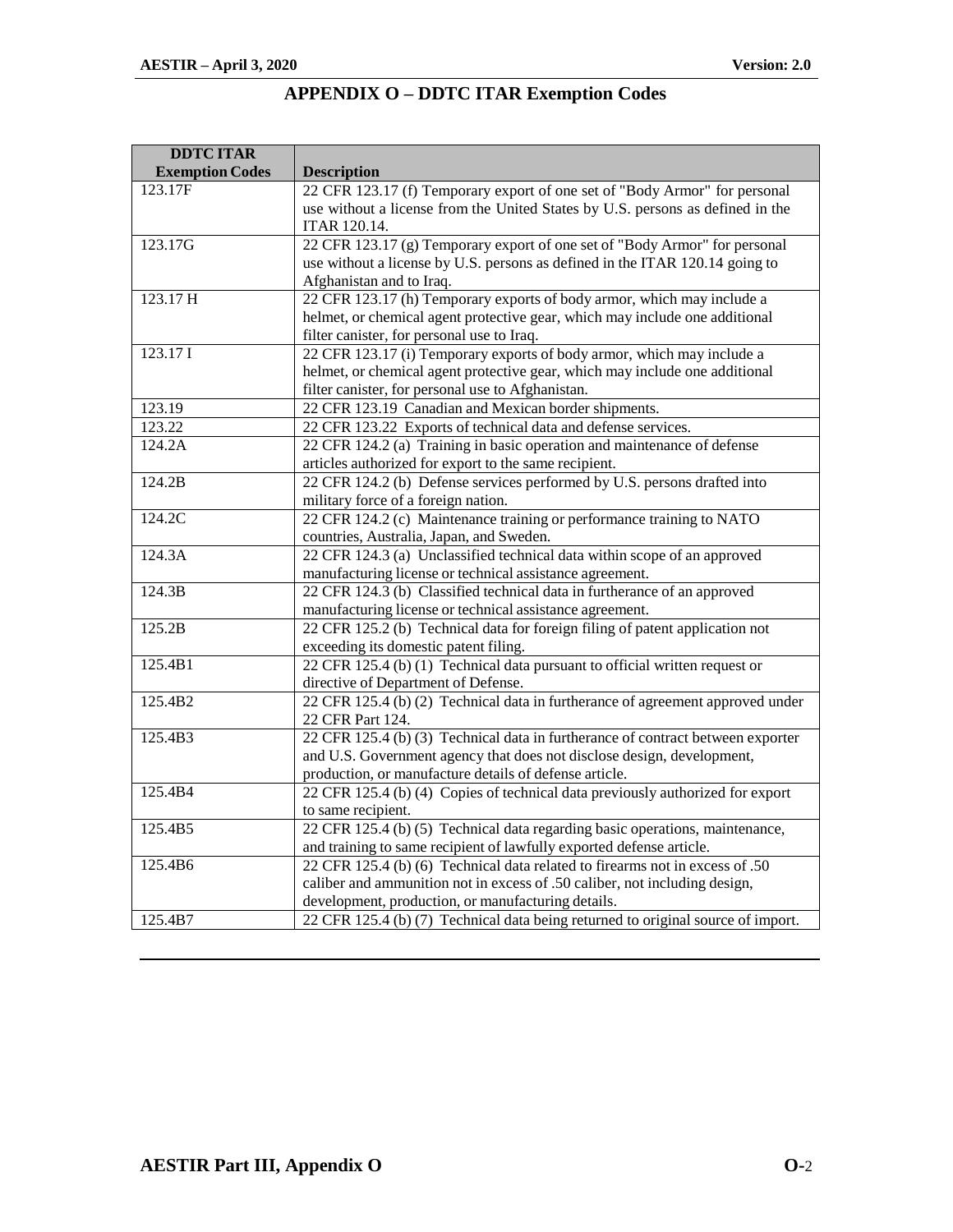| <b>DDTC ITAR</b>       |                                                                                              |
|------------------------|----------------------------------------------------------------------------------------------|
| <b>Exemption Codes</b> | <b>Description</b>                                                                           |
| 125.4B8                | 22 CFR 125.4 (b) (8) Technical data directly related to classified information               |
|                        | which has been previously authorized for export to same recipient, not including             |
|                        | design, development, production, or manufacturing details.                                   |
| 125.4B9                | 22 CFR 125.4 (b) (9) Technical data sent by U.S. corporation to a U.S. person                |
|                        | employed by that corporation overseas or to a U.S. Government agency.                        |
| 125.4B10               | 22 CFR 125.4 (b) (10) Unclassified technical data in U.S. by U.S. institution of             |
|                        | higher learning to full-time foreign employee.                                               |
| 125.4B11               | 22 CFR 125.4 (b) (11) Exporter granted written exemption from Directorate of                 |
|                        | Defense Trade Controls for technical data pursuant to arrangement with                       |
|                        | Department of Defense, Department of Energy, or NASA.                                        |
| 125.4B12               | 22 CFR 125.4 (b) (12) Technical data exempt under 22 CFR 126.                                |
|                        |                                                                                              |
| 125.4B13               | 22 CFR 125.4 (b) (13) Technical data for public release by cognizant U.S.                    |
|                        | Government agency or Directorate for Freedom of Information and Security                     |
|                        | Review.                                                                                      |
| 125.4C                 | 22 CFR 125. $\overline{4}$ (c) Defense services and unclassified technical data to nationals |
|                        | of NATO countries, Australia, Japan, and Sweden for responding to written                    |
|                        | request from Department of Defense for quote or bid proposal.                                |
| 125.5A                 | 22 CFR 125.5 (a) Unclassified technical data during classified plant visit                   |
|                        | authorized by Directorate of Defense Trade Controls; approved government-to-                 |
|                        | government program; or U.S. Government agency having classification                          |
|                        | jurisdiction over classified defense article or classified technical data.                   |
| 125.5B                 | 22 CFR 125.5 (b) Classified technical data during plant visit approved by                    |
|                        | appropriate U.S. Government agency.                                                          |
| 125.5C                 | 22 CFR 125.5 (c) Unclassified technical data during plant visit approved by the              |
|                        | Directorate of Defense Trade Controls.                                                       |
| 126.3                  | 22 CFR 126.3 Exceptional or undue hardship.                                                  |
| 126.4A                 | 22 CFR 126.4 (a) Export, Re-export, Re-Transfer or Temporary Import of                       |
|                        | defense article, technical data, or defense service by agency of U.S.                        |
|                        | Government.                                                                                  |
| 126.4B                 | 22 CFR 126.4 (b) Export, Re-export, Re-Transfer or Temporary Import of                       |
|                        | defense article, technical data, or defense service on behalf of U.S.                        |
|                        | Government.                                                                                  |
| 126.4C                 | 22 CFR 126.4 (c) Return of temporary or permanent export of defense article,                 |
|                        | technical data, or defense service for end-use by U.S. Government agency in                  |
|                        | foreign country.                                                                             |
| 126.5A                 | 22 CFR 126.5 (a) Temporary import and return to Canada of unclassified                       |
|                        | defense articles originating from Canada.                                                    |
| 126.5B                 | 22 CFR 126.5 (b) Permanent or temporary export of certain defense articles,                  |
|                        | related technical data, and defense services for end-use in Canada.                          |
| 126.6A                 | 22 CFR 126.6 (a) Defense article or technical data sold, leased, or loaned by                |
|                        | Department of Defense to a foreign country or international organization.                    |
| 126.6B                 | 22 CFR 126.6 (b) Foreign military aircraft or naval vessel.                                  |
| 126.6C                 | 22 CFR 126.6 (c) Defense article, technical data, or defense service sold, leased,           |
|                        |                                                                                              |
| 126.16E1               | or loaned by Department of Defense under Foreign Military Sales Program.                     |
|                        | United States and Australian combined military or counter-terrorism operations               |
| 126.16E2               | United States and Australian cooperative security and defense research,                      |
|                        | development, production, and support programs                                                |
| 126.16E3               | Mutually determined specific security and defense projects where the                         |
|                        | Government of Australia is the end-user                                                      |
| 126.16E4               | U.S. Government end-use                                                                      |
| 126.17E1               | United States and United Kingdom combined military or counter-terrorism                      |
|                        | operations                                                                                   |